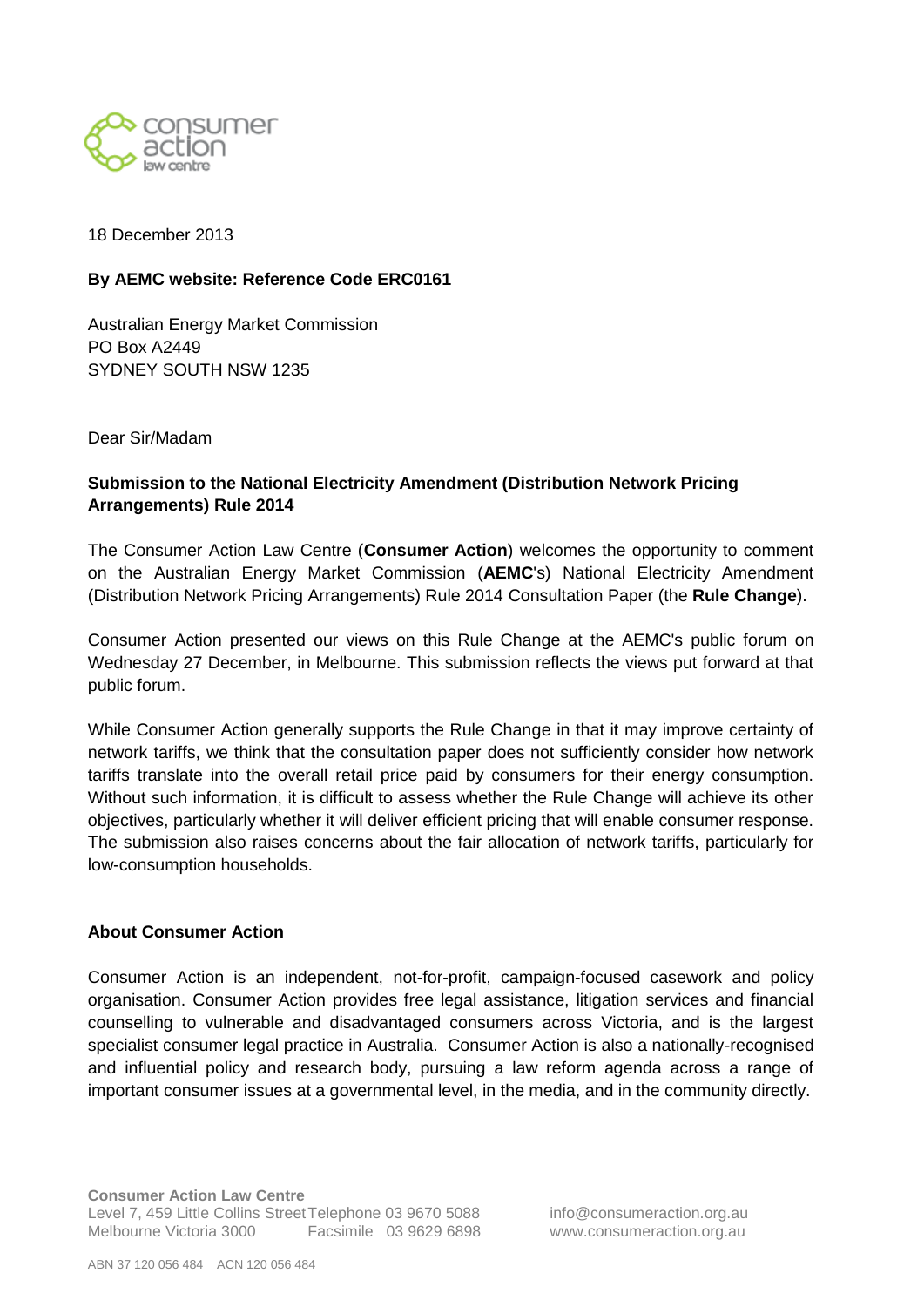### **Consumers are retail customers first and foremost**

Quite simply, while network tariffs make up part of their bill, consumers pay retail tariffs and have a relationship with retailers first and foremost.

In many instances the rule change consultation paper refers to ways in which consumers may benefit from participating in consultation on distribution tariffs or how distribution businesses will benefit from consumers responding to efficient signals, enabling those businesses to capture the value of their demand side participation. The consultation paper suggests that this will ultimately result in reducing network and system costs over time.

Bearing in mind that residential consumers deal with their retailer and pay retail tariffs, it is important to assess, therefore, how this rule change will affect the retail costs consumers are charged. It is disappointing the consultation paper does not really cover this issue, or even consider how network tariffs translate into the final bill consumers pay. In fact, we find only one reference (on page 53) that says "the extent to which price signals result in lower future network costs will depend upon a number of factors, for example, the extent to which these signals are passed through retail tariffs".

This rule change may provide more certainty to retailers in terms of advance notice of network tariff structures. If so, this will assist retailers to manage their final retail price. More certainty should also provide more reliable price paths for retail consumer contracts. However, the reality is that in different jurisdictions, depending on whether retail markets are regulated or not, this certainty will have different outcomes for residential consumers.

In Victoria, for example, there is no regulation of retail prices. With the introduction of flexible tariffs, transitional regulation has been imposed about the shape of network tariffs, however there is no guarantee that this tariff shape will translate into the retail tariff structure. For stakeholders to be able to fully assess this rule change, we think more analysis needs to be provided by the AEMC on how this rule change will impact retail tariffs, particularly those on market contracts.

The consultation paper notes that "without the ability of consumers to understand and respond to price signals there is no increase in efficiency because outcomes will not change". This point summarises our own concerns: (1) that consumers will not necessarily understand the complex arrangements between distribution businesses and retailers; and (2) in retail markets consumers are faced with complex product offerings and their ability to respond to price signals is difficult, even though this may be enhanced by information provided through smart meters. We are concerned that complexity in retail pricing and product offerings will serve to undermine the intent of this aspect of the rule change. While we support tools to help consumers navigate complex prices (like My Power Planner in Victoria), we'd encourage the AEMC to investigate how many people are actually using these tools or undertaking necessary analysis before choosing new contracts.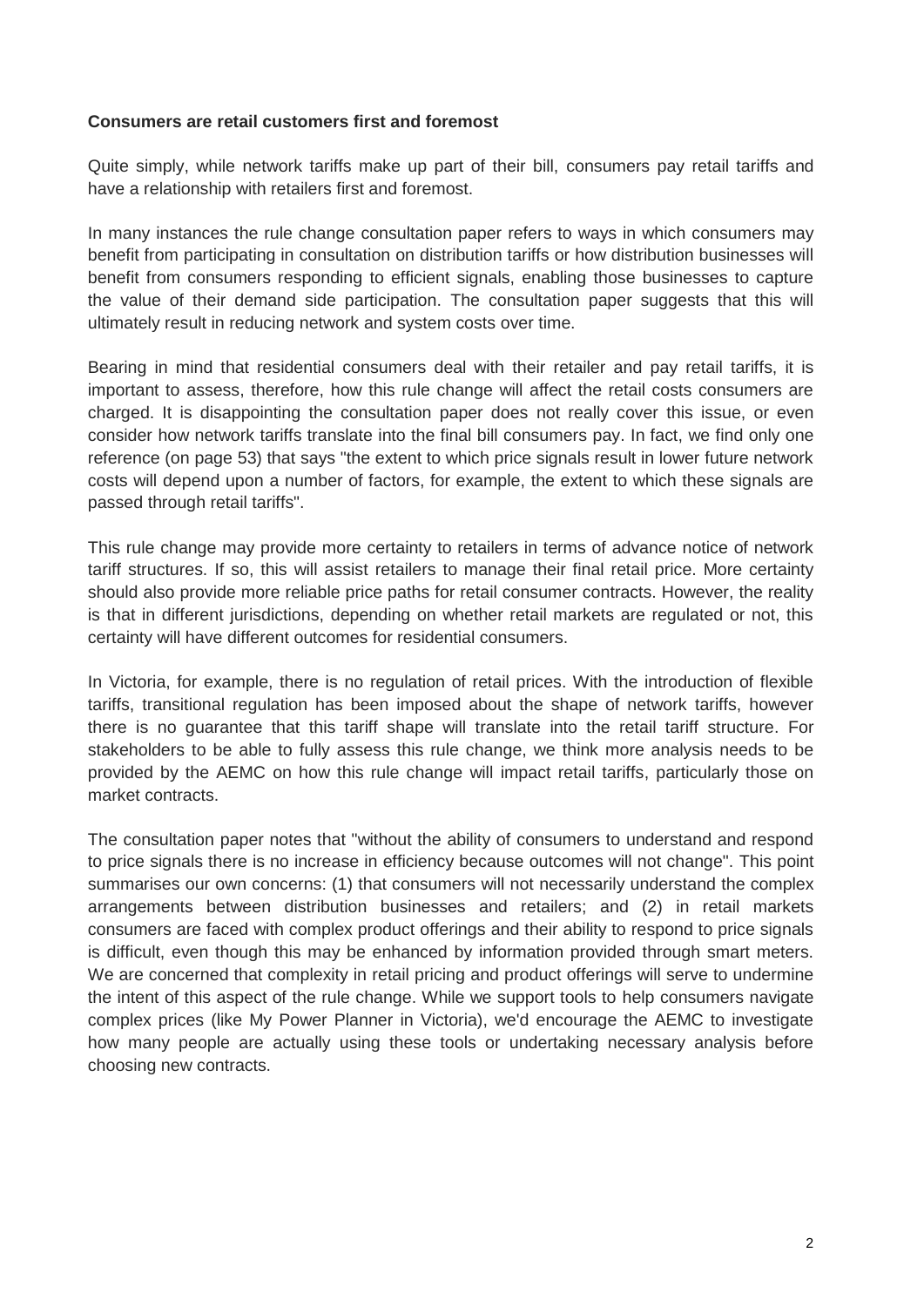## **Pricing Structures Statement**

1

We welcome the proposal that networks must be more transparent about future prices and consult early with customers. In particular we agree that early consultation on a pricing structures statement (PSS) with consumer advocates during the price reset can give rise to greater certainty and predictability of prices and tariffs.

Consumer advocates have raised concerns about retailers unilaterally changing prices. The greater certainty this rule change provides would better enable retailers to foresee network prices, and provide tariff certainty for consumers who sign on to fixed period contracts.

However, consumers themselves will unlikely be able to engage in the detail—consumers are more likely to respond to high level information statements such as "distribution prices are increasing". Beyond that, consumers rely on retailers in how they pass through tariff changes.

The consultation paper states a PSS "could provide consumers with more time to plan ahead to adapt to the cost impacts of shifting network tariffs" (pg 30). We think this is an odd statement as noted above, consumers that we deal with have no idea about network tariffs and how they influence bills (many don't even know about networks), and it's highly unlikely that they will plan ahead to adapt to cost impacts of shifting network tariffs.

We agree that networks should be required to consult on a PSS and for it to be approved by the AER. We encourage and support the distribution businesses consulting with end use consumers and their customer consultative committees throughout the price reset period. The AER should be required to undertake additional consultation on the PSS. As consumer organisations are unlikely to be resourced to respond to multiple different businesses" PSSs and are generally heavily engaged during the price reset process, this is the opportunity at which consumer organisations will be able to provide the greatest input. We also think the AER should be required to approve PSSs, as without that requirement it's not clear that networks will take these new obligations seriously.

The AER's guideline on consumer consultation could be adopted and networks should also inform themselves of the latest research and recommendations about best practice consumer consultation. Recent research from the Consumer Utilities Advocacy Centre provides an important insight into the way in which businesses and regulators may engage with consumers, including recommendations about how to do this in a more meaningful manner<sup>1</sup>.

As to whether a PSS should be binding in respect to both tariff structures and price levels over the full regulatory period we hope the pros and cons of such an approach will be examined closely in the AEMC"s consultation. We think there are benefits to a PSS being binding on both fronts, because of the certainty it can provide—it may also shift risk from consumers to networks. However, we'd like to understand the costs of such an approach and look forward to further information from the industry.

In terms of the annual review, we are very supportive of bringing forward the timing of the annual pricing process to assist retailers (and subsequently consumers) to understand and

<sup>1</sup> Consumer Utilities Advocacy Centre, *Meaningful & Genuine Engagement; Perspectives from consumer advocates (http://www.cuac.org.au/index.php?Itemid=30&option=com\_docman)*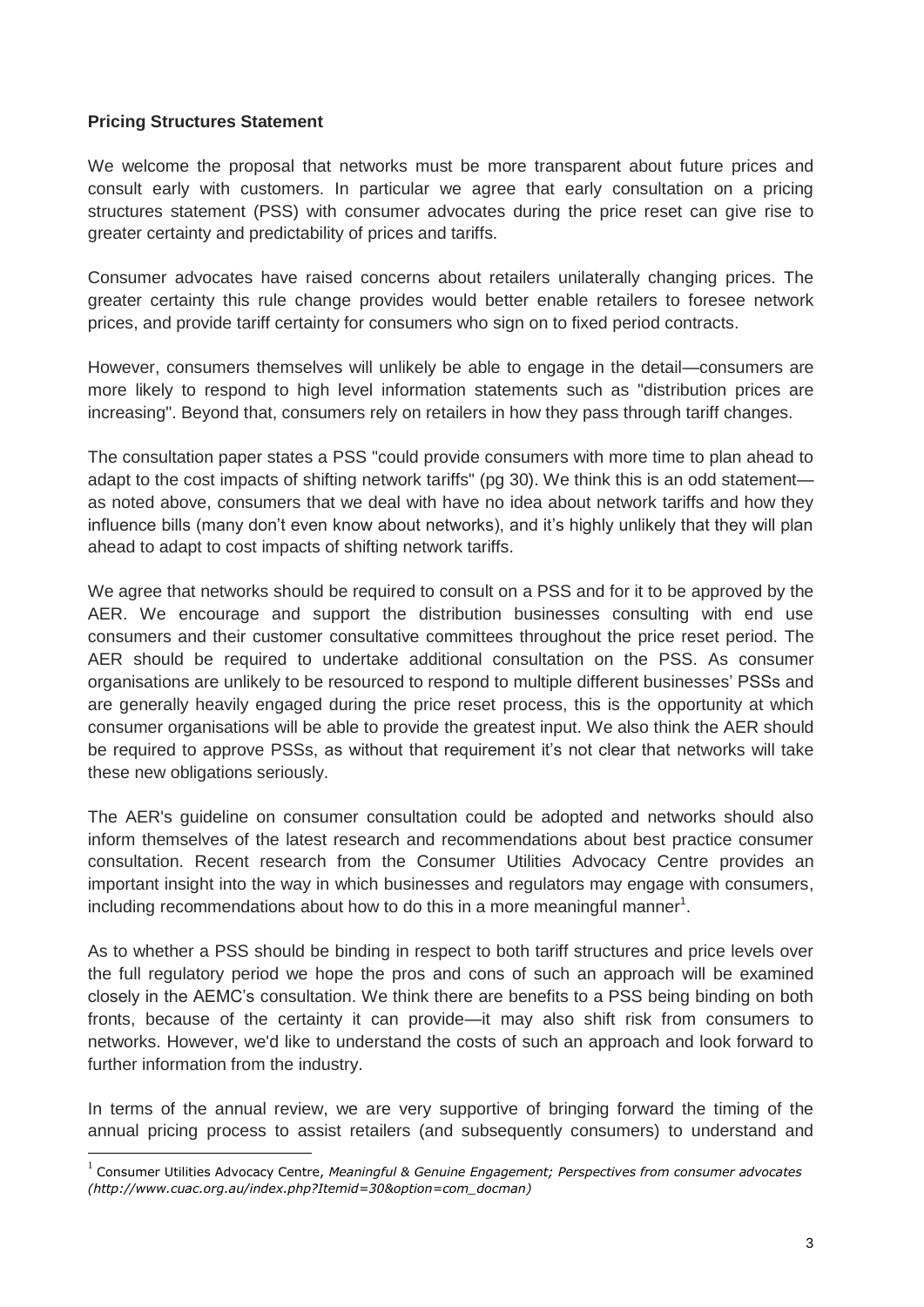react to annual price changes. We would, however, lean towards greater detail in the PSS and a more streamlined annual review. This approach is more likely to suit consumer representatives who have limited ability to review annual network pricing proposals of multiple network businesses.

# **Allocation of network costs**

1

There is a growing perception that PV households use the network as much as non-PV households, but they pay disproportionately less than non-PV households and therefore get a "free ride" on the network. Energy companies submit that solar generating households are only paying for their "net" network usage, i.e. they are only paying for the energy they take from the grid, not for pushing energy out into it. It is suggested that network tariffs should include a greater proportion that is a fixed amount per household as a way to allow networks to recover at a time of overall lessening of demand.

Consumer Action submits that there are significant problems with this analysis:

- the argument fails to take into account the fact that PV owners do not receive compensation for their contribution to delaying the need for new investment in networks;
- the argument ignores that networks have operated and profited on the basis that they have risk—the regulatory framework allows companies to build in a risk premium into prices while they also recover the cost of capital. If the businesses are able to recover costs from households that use less electricity, then the businesses did not have any risk. Rather, they get paid even though they didn"t foresee the large scale uptake of PV solar and the impact this would have on their business; and
- a greater proportion of network charges being fixed unfairly impacts low-use or energy efficient households, and may also be economically inefficient. Our understanding is that long-run marginal cost, which is proposed as part of the rule change, is to deliver variable tariffs to provide signals about efficient usage. The consultation paper then suggests recovering "residual network costs" through fixed charges, which is likely to lessen any price signal.

While there may be benefit in reviewing network tariff structures to reflect a changing market, we have significant concerns about networks charging low use households more as a way to maintain an outdated business model. Given that over a million households have chosen to install PV across Australia, we expect there to be significant consumer outrage should what was promised (lower energy bills) not be provided.

We are aware that some organisations and groups propose use of a "demand tariff" as a way to allow for fair recovery, but to not penalise low-use households.<sup>2</sup> We think that either in this rule change, or in future work on network tariffs, the AEMC should investigate the costs and benefits of this type of approach and take steps to require networks to propose tariffs to not unfairly penalise low-use households.

 $2$  Parkinson Giles, 'Time to get facts right on solar, and reap the benefits', in Renew Economy, available at: [http://reneweconomy.com.au/2013/time-to-get-facts-right-on-solar-and-reap-the-benefits-68517,](http://reneweconomy.com.au/2013/time-to-get-facts-right-on-solar-and-reap-the-benefits-68517) accessed 13 December 2013